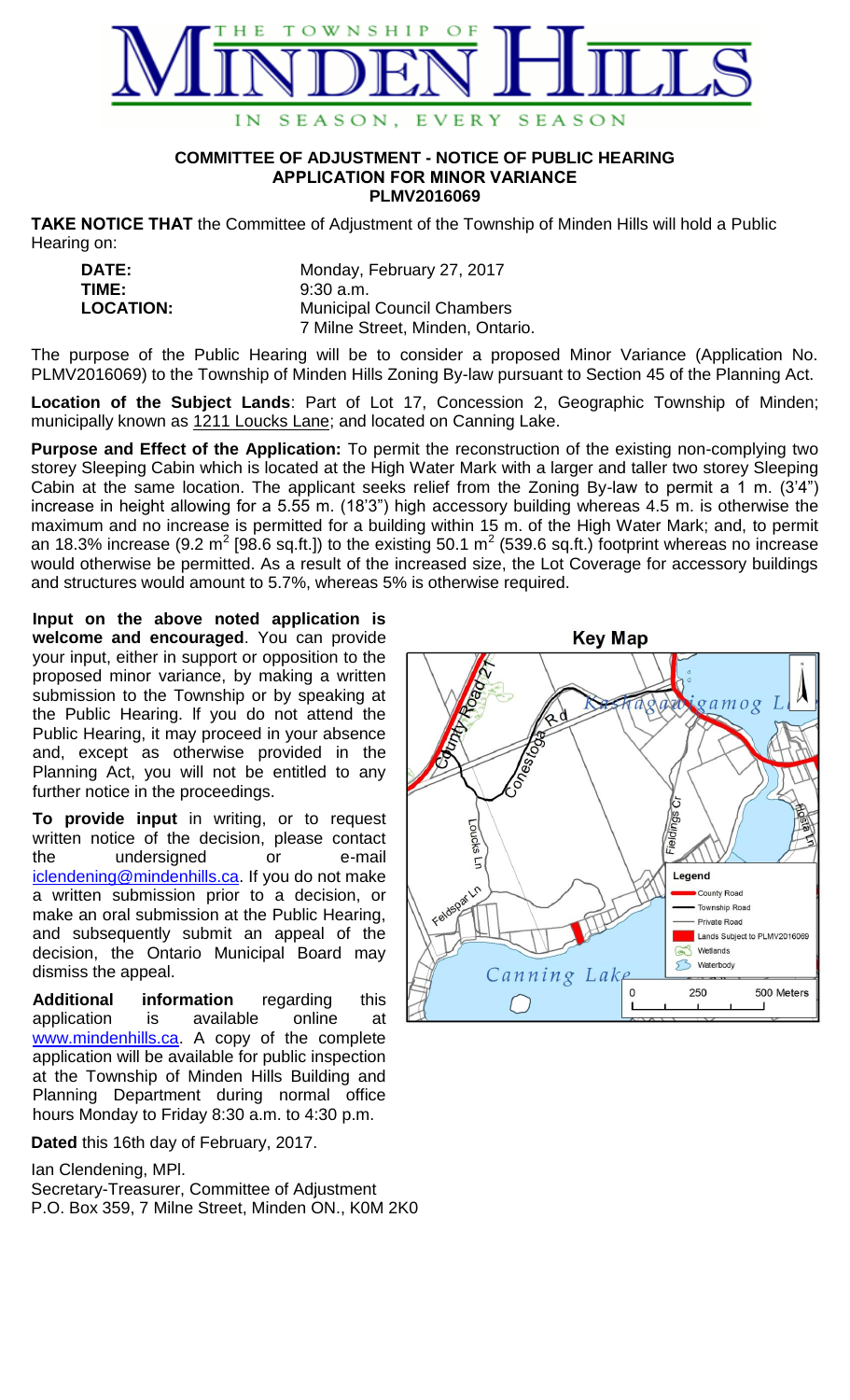

**AREA** 

 $0.12 - AC \pm$ 

0.13 Ac. $\pm$ 

- 
- 



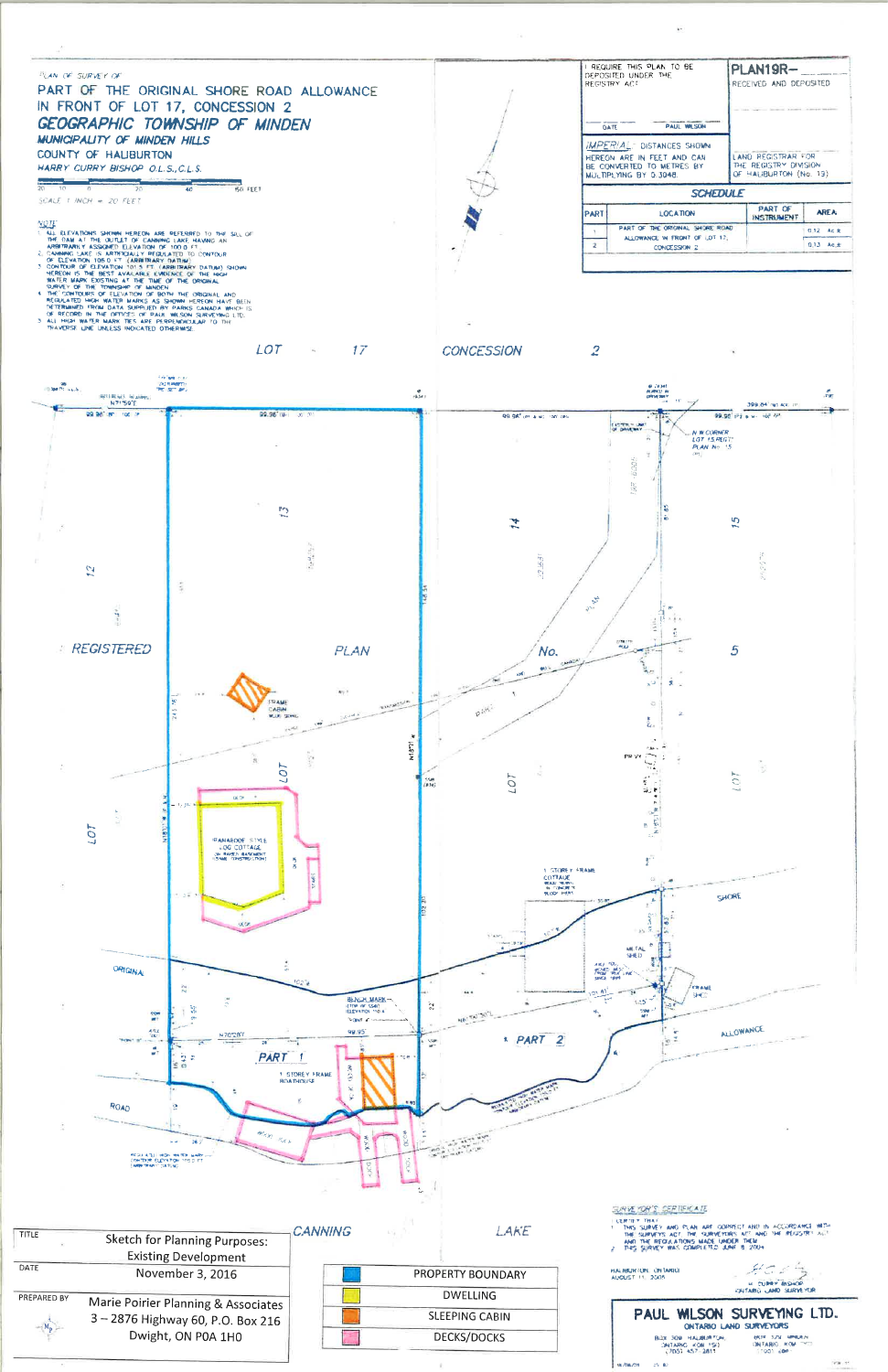

| Building Coverage: 23.5 m2 |            |  |
|----------------------------|------------|--|
| Deck Coverage:             | $26.63$ m2 |  |
| <b>Total Coverage:</b>     | $50.13$ m2 |  |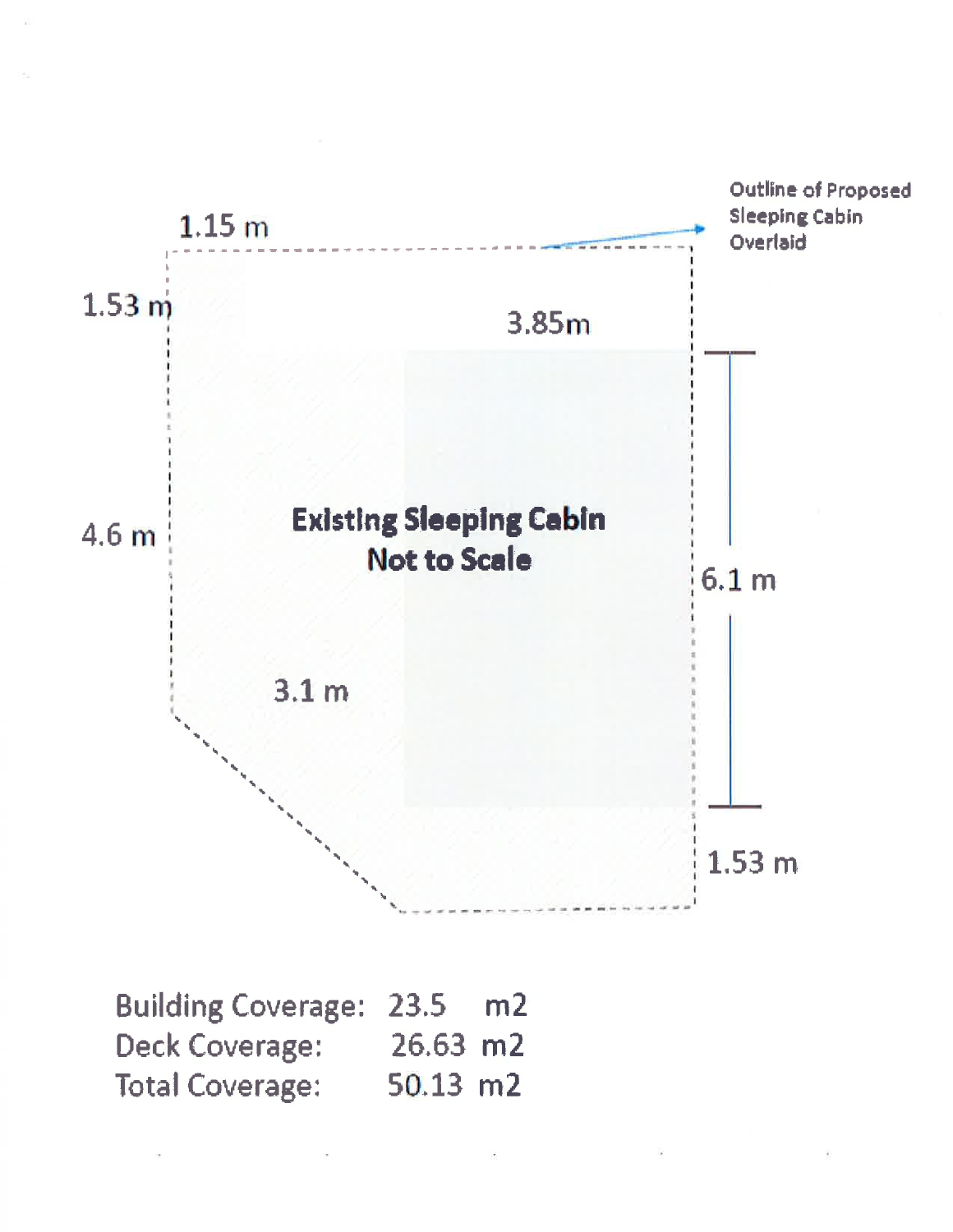

 $\pm 1$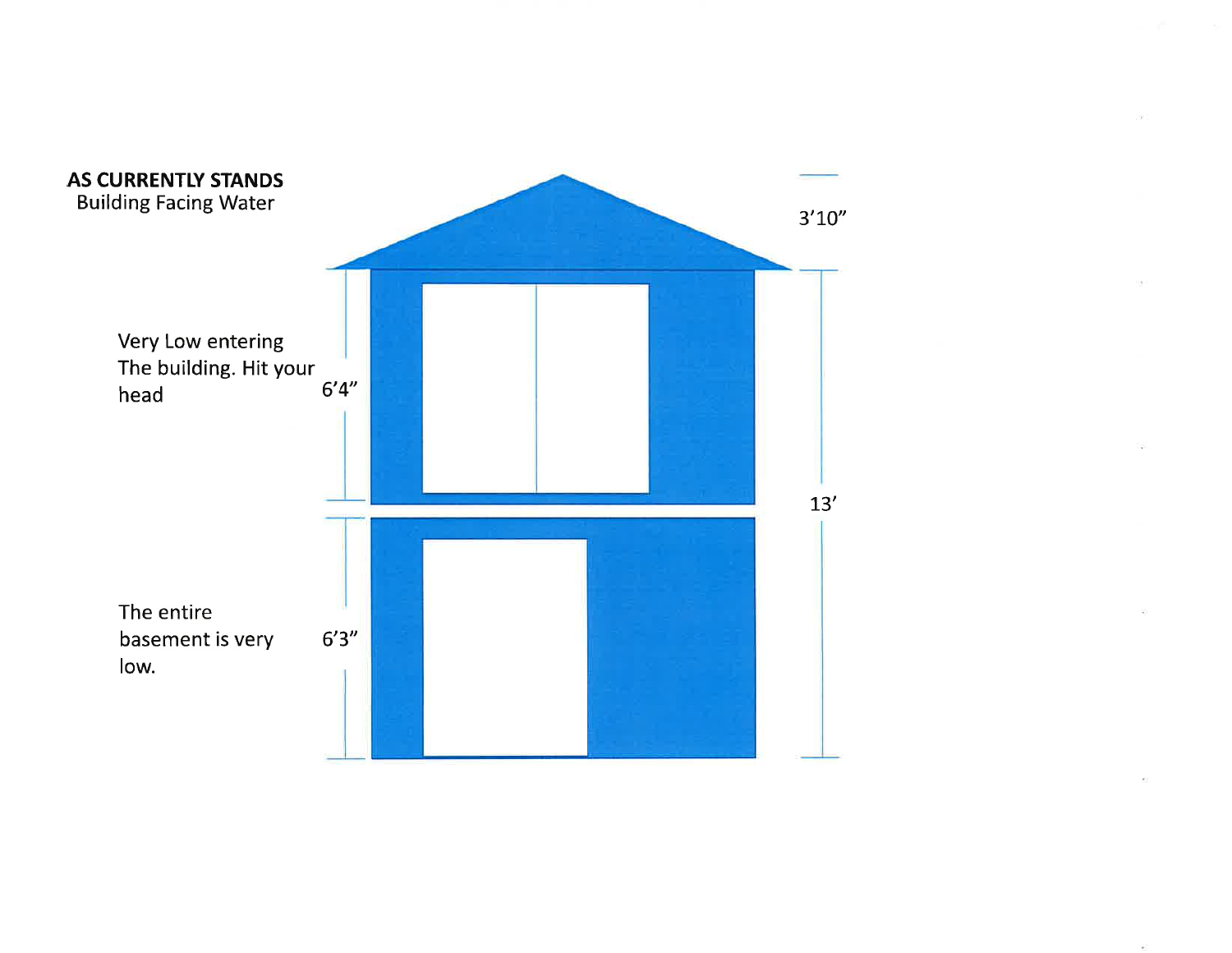## REQUIRE THIS PLAN TO BE PLAN19R-PLAN OF SURVEY OF DEPOSITED UNDER THE REGISTRY ACT RECEIVED AND DEPOSITED PART OF THE ORIGINAL SHORE ROAD ALLOWANCE IN FRONT OF LOT 17, CONCESSION 2 GEOGRAPHIC TOWNSHIP OF MINDEN PAUL WILSON DATE MUNICIPALITY OF MINDEN HILLS IMPERIAL: DISTANCES SHOWN COUNTY OF HALIBURTON LAND REGISTRAR FOR HEREON ARE IN FEET AND CAN BE CONVERTED TO METRES BY HARRY CURRY BISHOP O.L.S., C.L.S. OF HAUBURTON (No. 19)  $\frac{1}{2}$  $\frac{1}{20}$ 군<br>40  $50$  FEET  $\frac{1}{10}$ **SCHEDULE** SCALE 1 INCH  $\approx$  20 FEET PART OF **PART AREA** VOTE CAN AT THE OUTDUING SHOWN HEREON ARE REFERRED TO THE SILL OF THE DAM AT THE OUTLET OF CANNING LAKE HAVAIG AN ARBITRARELY ASSIGNED ELEVATION OF TOO FT CONTOUR OF EXEMPTION OF THE TORONTOUR OF EXEMPTION TO THE REST AVAI **LOCATION INSTRUMENT** PART OF THE ORIGINAL SHORE ROAD  $0.12 -$  Ac  $\pm$ ALLOWANCE IN FRONT OF 1,0T 17.  $0.13 - Ac.±$  $\overline{z}$ CONCESSION Z LOT -17 **CONCESSION**  $\overline{2}$  $\mathcal{A}_\mathbf{a}$ **TATOR (C)**<br>(ASTURNE)<br>TRE SET AT -<br>81/41523-04<br>DNYK2019  $(834)$  $\frac{1}{\left(2\pi\right)}$ N7159'E 399.84 (a) 400 (P) 29.96 **The** 99.96 TH 100 11 99.96" (Pt. & N) 100" (P) 99.90<sup>1</sup> (12.6.9) root (in OF DANA WAY  $\frac{1}{2}$

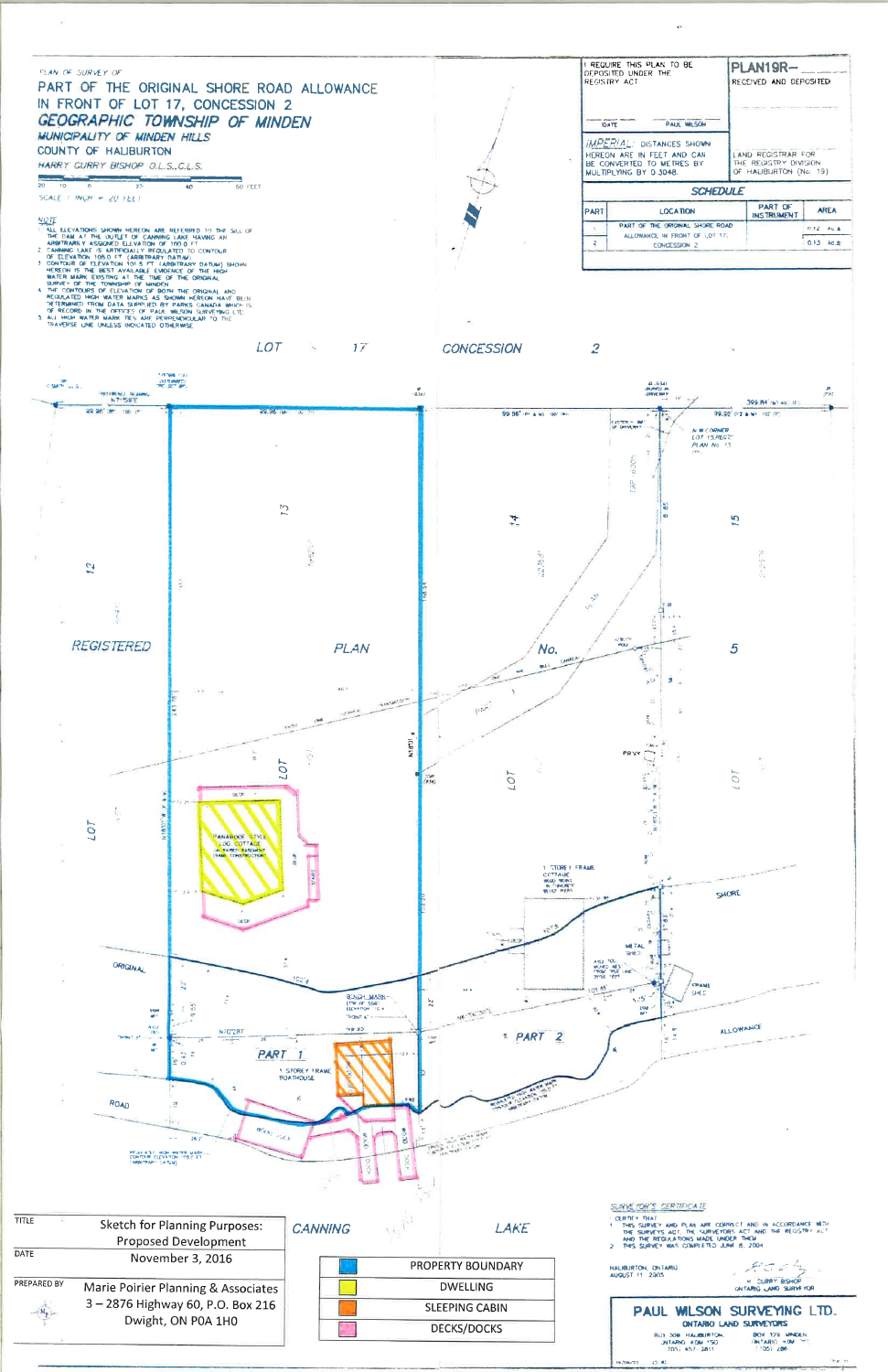